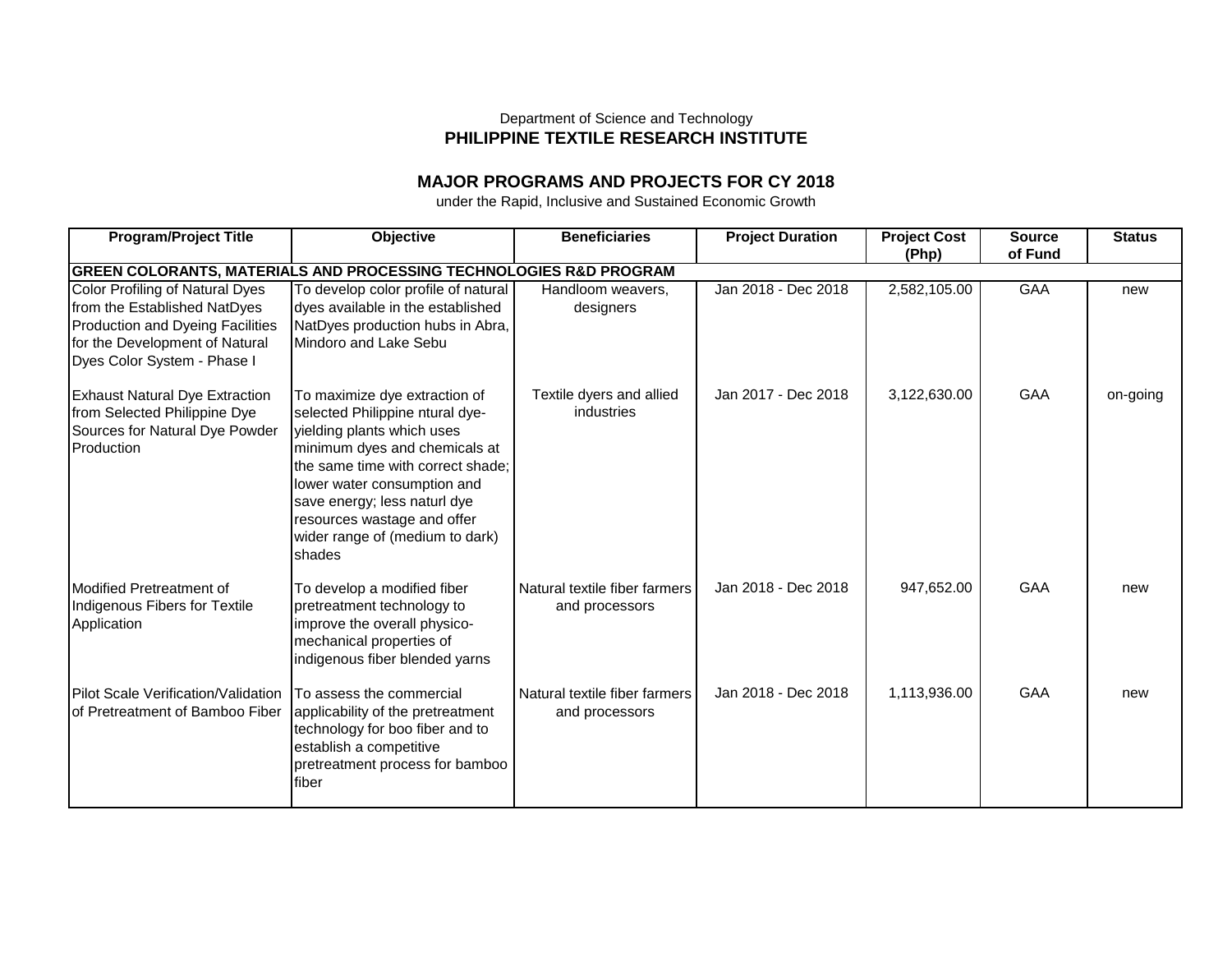## **MAJOR PROGRAMS AND PROJECTS FOR CY 2018**

under the Rapid, Inclusive and Sustained Economic Growth

| <b>Program/Project Title</b>                                                                                                  | <b>Objective</b>                                                                                                                                                                                                        | <b>Beneficiaries</b>                                                                                                                        | <b>Project Duration</b> | <b>Project Cost</b><br>(Php) | <b>Source</b><br>of Fund | <b>Status</b> |
|-------------------------------------------------------------------------------------------------------------------------------|-------------------------------------------------------------------------------------------------------------------------------------------------------------------------------------------------------------------------|---------------------------------------------------------------------------------------------------------------------------------------------|-------------------------|------------------------------|--------------------------|---------------|
| Development of Indigenous Fiber-<br>Based Yarn with Higher Bleds<br>using Worsted Spinning System                             | To develop indigenous fiber<br>based yarns with higher blends<br>using the worsted system of<br>spinning for textile application                                                                                        | Natural textile fiber farmers.<br>handloom weavers                                                                                          | Jan 2018 - Dec 2018     | 4,506,739.00                 | <b>GAA</b>               | new           |
| Revitalization of Silk Industry in<br>Northern Mindanao                                                                       | To revitalize silk industry that will<br>complement the manufacture of<br>Philippine silk fabrics for local and<br>international markets                                                                                | Silk weaving industries                                                                                                                     | Jan 2016 - Dec 2018     | 3,439,804.00                 | GAA                      | on-going      |
| Genome-Based Approach<br>Silkworm Germplasm<br>Maintenance and Hybridization                                                  | To establish a genomic database<br>for comprehensive gene analysis<br>that would aid in the selection and<br>rearing of superior silkworm<br>breeding lines                                                             | Philippine Silk Industry                                                                                                                    | Jan 2018 - Dec 2018     | 3,008,000.00                 | <b>GAA</b>               | new           |
| Support to the Development of<br>the Mindanao Silk through the<br>PTRI Technology Center in<br><b>Misamis Oriental</b>        | To upscale the capability of PTRI-<br><b>Technology Center Misamis</b><br>Oriental and reintroduce the<br>industry of Sericulture in<br>Mindanao                                                                        | Sericulture-farmers/cocoon<br>growers of Northern<br>Mindanao; silk handloom<br>weavers/silk fabric<br>producers                            | Jan 2018 - Dec 2018     | 12,812,000.00                | GAA                      | new           |
| <b>Support for Productivity</b><br>Enhancement of Sericulture,<br>Handloom Weaving and Natural<br>Dyeing in Negros Occidental | To enhance the sericulture<br>productivity, handloom weaving<br>and natural dyeing in Negros<br>Occidental                                                                                                              | Sericulture-farmers of<br>Negros Mayu of<br>Organization for Industrial,<br>Spiritual and Cultural<br>Advancement (OISCA);<br>OISCA weavers | Jan 2018 - Dec 2018     | 6,515,000.00                 | GAA                      | new           |
| Revitalization of Sericulture in the<br>Cordillera Administrative Region<br>(CAR)                                             | To ensure sustainable supply of<br>quality silkworm eggs and<br>revitalizing and sustaining the<br>production of local silk using<br>germplasm resources and<br>facilities that are available in a<br>systematic manner | Sericulture farmers and<br>silk handloom weavers of<br>Cordillera Administrative<br>Region and nearby regions                               | Jan 2018 - Dec 2018     | 10,618,000.00                | GAA                      | new           |